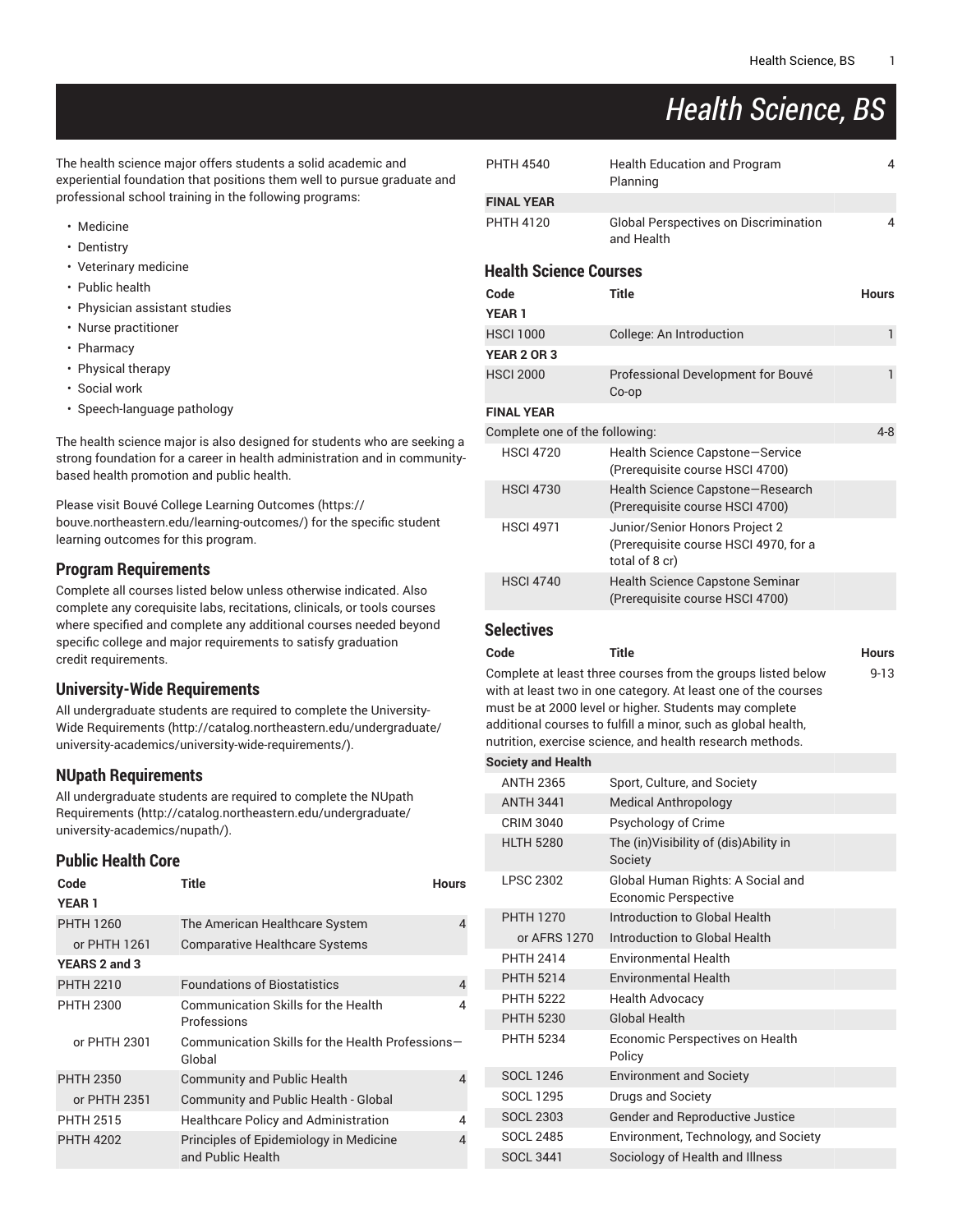#### 2 Health Science, BS

| <b>Policy and Administration</b> |  |  |
|----------------------------------|--|--|
|                                  |  |  |

**YEAR 1** BIOL 1111 and BIOL 1112

| <b>ENTR 2206</b>                  | <b>Global Social Enterprise</b>                                               |       |
|-----------------------------------|-------------------------------------------------------------------------------|-------|
| <b>HUSV 2800</b>                  | <b>Sexual Orientation and Gender</b><br>Expression                            |       |
| <b>MGMT 3340</b>                  | Healthcare Management, Innovation,<br>and Design                              |       |
| ORGB 3201                         | Organizational Behavior                                                       |       |
| <b>PHTH 4511</b>                  | <b>Healthcare Management</b>                                                  |       |
| <b>PHTH 4515</b>                  | Critical Issues in Health and Public-<br><b>Health Policy</b>                 |       |
| <b>PHTH 5232</b>                  | <b>Evaluating Healthcare Quality</b>                                          |       |
| <b>PHTH 5234</b>                  | Economic Perspectives on Health<br>Policy                                     |       |
| <b>SOCL 3241</b>                  | <b>Violence and Society</b>                                                   |       |
| <b>Nutrition and Wellness</b>     |                                                                               |       |
| <b>CAEP 1280</b>                  | Introduction to Mindfulness                                                   |       |
| <b>CAEP 1290</b>                  | Personal Behavior Change                                                      |       |
| <b>CAEP 2012</b>                  | Health Psychology: An Introduction to<br>Concepts, Theories, and Research     |       |
| CAEP 2101                         | Behavioral Assessment and Treatment<br>of Health Problems in the 21st Century |       |
| <b>COMM 3201</b>                  | <b>Health Communication</b>                                                   |       |
| <b>EXSC 1120</b>                  | Introduction to Exercise, Fitness, and<br>Health                              |       |
| <b>EXSC 4500</b><br>and EXSC 4501 | <b>Exercise Physiology 1</b><br>and Lab for EXSC 4500                         |       |
| <b>EXSC 5200</b>                  | Cardiopulmonary Physiology                                                    |       |
| <b>EXSC 5220</b>                  | <b>Advanced Exercise Physiology</b>                                           |       |
| <b>HSCI 1105</b>                  | <b>Human Nutrition</b>                                                        |       |
| <b>HSCI 1106</b>                  | Contemporary Issues in Nutrition                                              |       |
| <b>HSCI 2350</b>                  | Advanced Nutrition in Health and<br>Disease                                   |       |
| <b>HSCI 2500</b>                  | Public Health Nutrition in the<br>Community                                   |       |
| <b>Digital Health</b>             |                                                                               |       |
| CS 2500<br>and CS 2501            | <b>Fundamentals of Computer Science 1</b><br>and Lab for CS 2500              |       |
| <b>DS 2000</b><br>and DS 2001     | Programming with Data<br>and Data Science Programming<br>Practicum            |       |
| <b>HINF 5101</b>                  | Introduction to Health Informatics and<br><b>Health Information Systems</b>   |       |
| <b>HINF 5200</b>                  | <b>Theoretical Foundations in Personal</b><br><b>Health Informatics</b>       |       |
| <b>HINF 5300</b>                  | Personal Health Interface Design and<br>Development                           |       |
| IS 2000                           | Principles of Information Science                                             |       |
| <b>Research</b>                   |                                                                               |       |
| <b>PHTH 3250</b>                  | <b>Fundamentals of Qualitative Research</b>                                   |       |
| <b>PHTH 5202</b>                  | Introduction to Epidemiology                                                  |       |
|                                   |                                                                               |       |
| <b>Supporting Courses</b><br>Code | Title                                                                         | Hours |

General Biology 1 and Lab for BIOL 1111

| <b>BIOL 1113</b><br>and BIOL 1114                  | <b>General Biology 2</b><br>and Lab for BIOL 1113                                                    | 5              |
|----------------------------------------------------|------------------------------------------------------------------------------------------------------|----------------|
| <b>CHEM 1161</b><br>and CHEM 1162<br>and CHEM 1163 | <b>General Chemistry for Science Majors</b><br>and Lab for CHEM 1161<br>and Recitation for CHEM 1161 | 5              |
| MATH 1241                                          | Calculus 1                                                                                           | 4              |
| <b>PSYC1101</b>                                    | <b>Foundations of Psychology</b>                                                                     | $\overline{4}$ |
| <b>YEAR 2 OR 3</b>                                 |                                                                                                      |                |
| <b>PHIL 1165</b>                                   | Moral and Social Problems in<br>Healthcare                                                           | 4              |
| or HLTH 2100                                       | Interprofessional Ethics for Individual and<br><b>Population Health</b>                              |                |
|                                                    |                                                                                                      |                |

## **Writing Requirements**

| Code             | Title                                         | <b>Hours</b>   |
|------------------|-----------------------------------------------|----------------|
| <b>YEAR 1</b>    |                                               |                |
| <b>ENGW 1111</b> | <b>First-Year Writing</b>                     | $\overline{4}$ |
| YEAR 2 OR 3      |                                               |                |
| <b>ENGW 3306</b> | Advanced Writing in the Health<br>Professions |                |

#### **Electives**

above.

| Code | Title                                                        | <b>Hours</b> |
|------|--------------------------------------------------------------|--------------|
|      | Complete a minimum of 41 credits of general electives. Total | 41           |
|      | elective semester hours required to meet degree completion   |              |
|      | requirement will depend on student's choice of selectives    |              |

## **Health Sciences Major Requirement**

A grade of C or higher is required for all BIOL, CHEM, HLTH, HSCI, MATH, and PHTH courses.

## **Academic Policies and Procedures**

Please visit Bouvé College of Health Sciences [Undergraduate](http://catalog.northeastern.edu/undergraduate/health-sciences/) page [\(http://catalog.northeastern.edu/undergraduate/health-sciences/](http://catalog.northeastern.edu/undergraduate/health-sciences/)) for academic policies and procedures, including [Academic Appeals](http://catalog.northeastern.edu/undergraduate/academic-policies-procedures/academic-appeals-policies-procedures/) [\(http://](http://catalog.northeastern.edu/undergraduate/academic-policies-procedures/academic-appeals-policies-procedures/) [catalog.northeastern.edu/undergraduate/academic-policies-procedures/](http://catalog.northeastern.edu/undergraduate/academic-policies-procedures/academic-appeals-policies-procedures/) [academic-appeals-policies-procedures/\)](http://catalog.northeastern.edu/undergraduate/academic-policies-procedures/academic-appeals-policies-procedures/).

## **Program Requirement**

132 total semester hours required

#### **Plan of Study**

In addition to the required courses for the Bachelor of Science in Health Science, students who are interested in clinical graduate school programs are encouraged to enroll in the following courses, utilizing available elective slots:

# **Premed Track**

5

| Code                              | <b>Title</b>                                                   | <b>Hours</b> |
|-----------------------------------|----------------------------------------------------------------|--------------|
| SOCL 1101                         | Introduction to Sociology                                      | 4            |
| <b>BIOL 2301</b><br>and BIOL 2302 | <b>Genetics and Molecular Biology</b><br>and Lab for BIOL 2301 | 5            |
| <b>PHYS 1145</b><br>and PHYS 1146 | Physics for Life Sciences 1<br>and Lab for PHYS 1145           | 5            |
| <b>PHYS 1147</b><br>and PHYS 1148 | Physics for Life Sciences 2<br>and Lab for PHYS 1147           | 5            |
| <b>CHEM 2311</b><br>and CHEM 2312 | Organic Chemistry 1<br>and Lab for CHEM 2311                   | 5            |